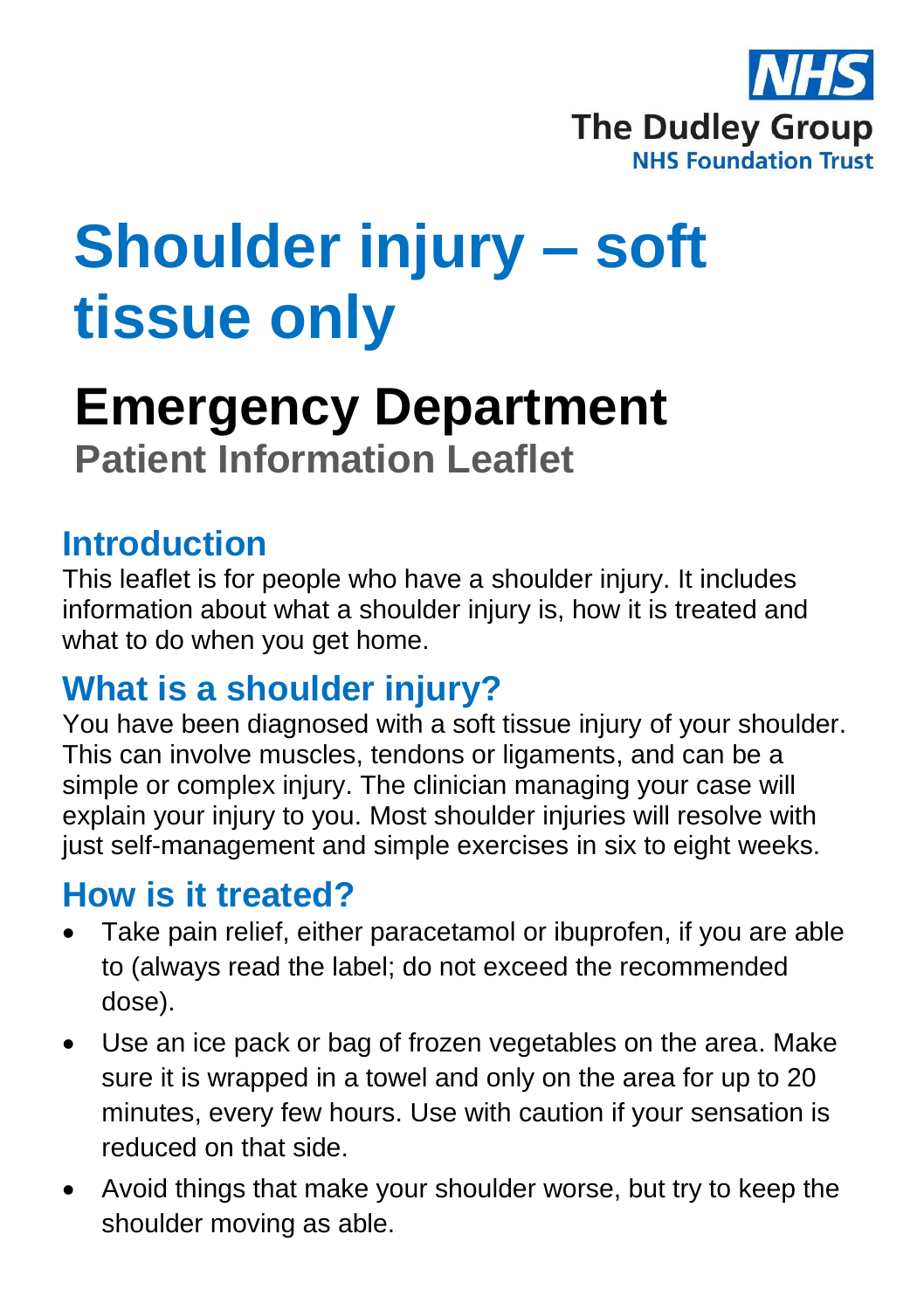• To make sleep more comfortable, consider using pillows for positioning. This will ensure good neck position and support of your shoulder. When sleeping on your back, place a pillow underneath your arm. If sleeping on your side, sleep on the unaffected side and place a pillow in front of you underneath your affected arm.

## **Exercise**

It is important to keep your shoulder moving to avoid stiffness within the joint and to maintain flexibility. The simple exercises below will help with this.

#### **1. Pendular exercises**

Lean onto a table with your good arm. letting your affected arm dangle forwards in front of you. Hold some form of weight to distract from the shoulder.

Using gentle movements of the body, let this arm swing backwards, forwards, side to side, and in circles.



The more you lean your body forwards, the more you will exercise the arm.

#### **2. AAROM shoulder flexion in supine (long lever)**

Lie on your back with your arms resting on your stomach.

Interlock your fingers and then use your unaffected arm to lift your affected arm towards the ceiling whilst keeping your elbows straight.

Continue this movement towards the floor behind you ensuring the weight of your affected arm is supported.

Hold this position.

Return to the start position and repeat.

#### **3. Isometric GHjt ER(N) in stand**

Stand straight with the elbow on your affected arm bent to 90 degrees. Place your other hand on the outside of your affected wrist.



 $\mathfrak{D}$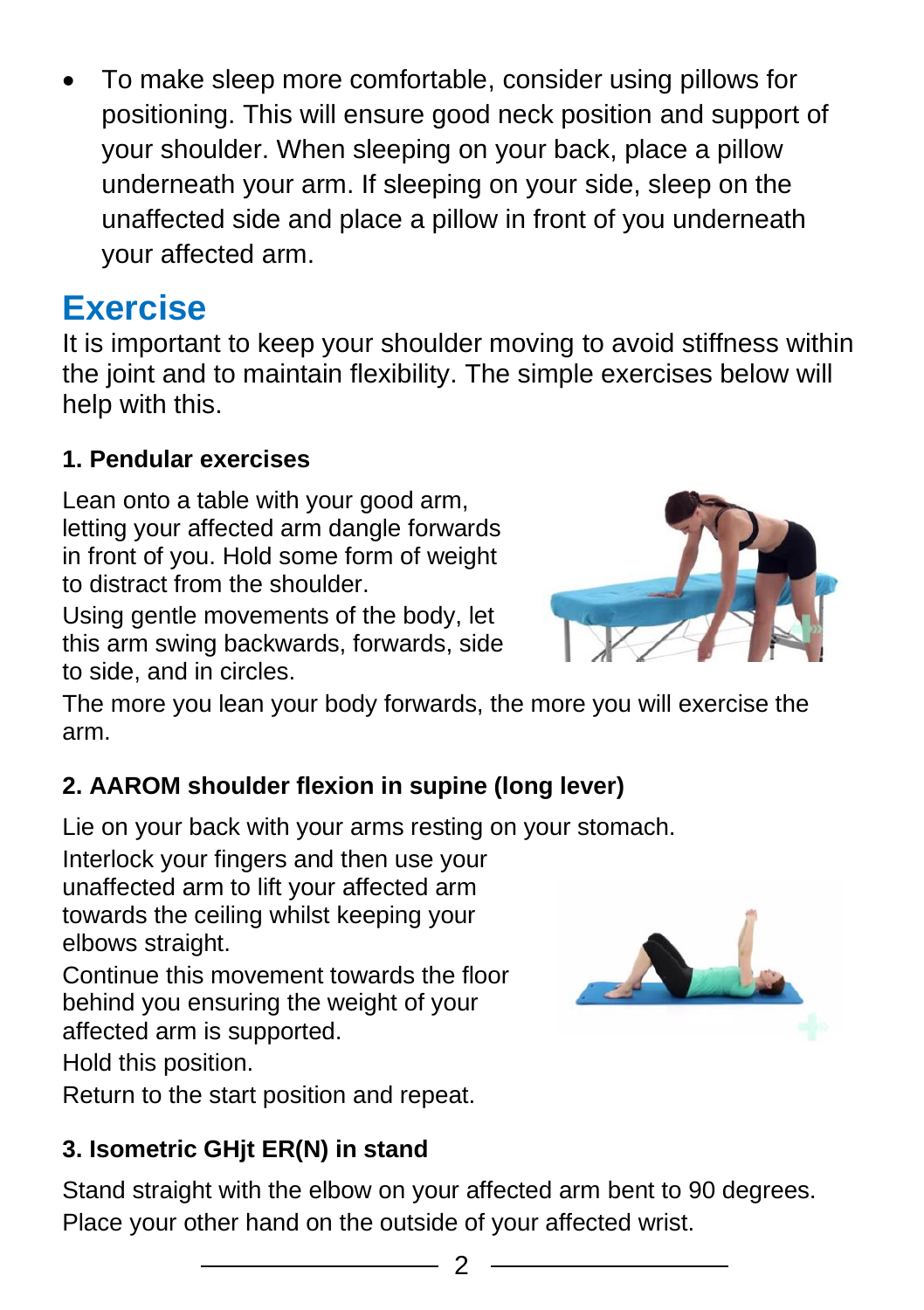Keeping your body still, push your wrist outwards into your good hand, resisting the movement.

Make sure you are trying to rotate the arm outwards, and not trying to push outwards with your elbow.

Hold this position.

#### **4. Isometric GHjt flexion (wall)**

Stand up straight facing a wall.

You may want to do this exercise with your elbow bent.

Make a fist with your hand and press your fist into the wall, ensuring the movement comes from your shoulder and not your wrist or elbow.

Hold this position, with your gaze directly ahead, your neck long and your shoulder blades back and down.

#### **Images and information taken from Physitrack®**

## **Follow-up care**

The healthcare practitioner caring for you will let you know if we need to review you. It will be in this appointment that you will be advised if any further treatment may be needed to resolve your injury.

If you need a review, we will give you an appointment which will take place in the Emergency Department, or the Fracture Clinic in the hospital.

Alternatively, we may refer you to the Virtual Fracture Clinic who will contact you. At the appointment, a senior doctor will review your injury.

If you need physiotherapy treatment, we will refer you to our Therapy Team.

If you have queries when you get home, please contact your GP or NHS 111.